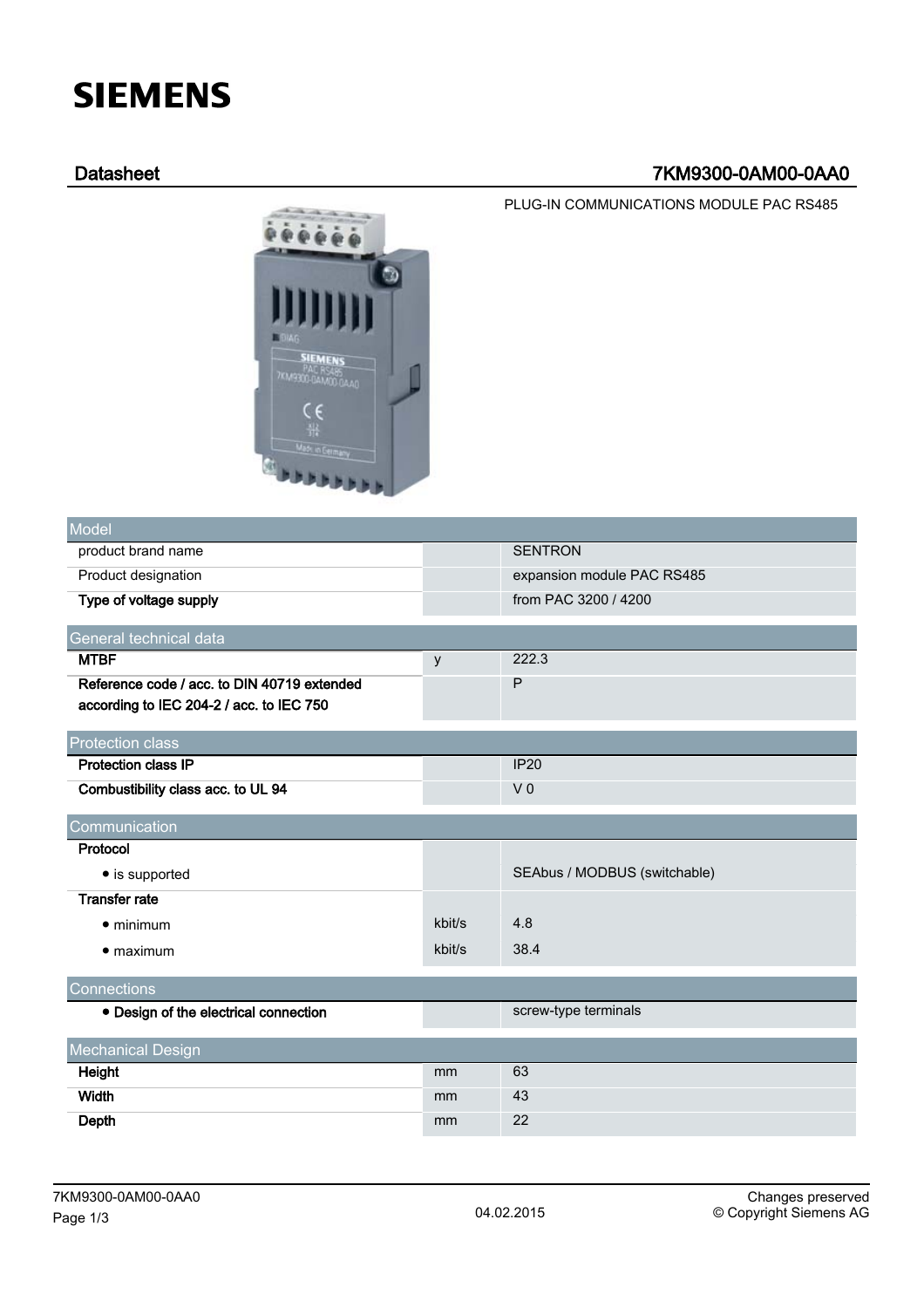| <b>Mounting type</b>                   |                    |             | 4200                                | plug-in module for the module slot of the PAC3200 / |
|----------------------------------------|--------------------|-------------|-------------------------------------|-----------------------------------------------------|
| <b>Environmental conditions</b>        |                    |             |                                     |                                                     |
| Ambient temperature / during operation |                    |             |                                     |                                                     |
| $\bullet$ minimum                      |                    | $^{\circ}C$ | $-5$                                |                                                     |
| $\bullet$ maximum                      |                    | $^{\circ}C$ | 55                                  |                                                     |
| <b>Certificates</b>                    |                    |             |                                     |                                                     |
| Reference code                         |                    |             |                                     |                                                     |
| • acc. to DIN EN 61346-2               |                    |             | P                                   |                                                     |
| <b>General Product Approval</b>        | <b>EMC</b>         |             | <b>Declaration of</b><br>Conformity | other                                               |
| GOST                                   | V<br><b>C-TICK</b> |             | E<br>EG-Konf.                       | Confirmation                                        |

Further information

Information- and Downloadcenter (Catalogs, Brochures,…) <http://www.siemens.com/lowvoltage/catalogs>

Industry Mall (Online ordering system)

<https://eb.automation.siemens.com/mall/en/WW/Catalog/Product/7KM93000AM000AA0>

Service&Support (Manuals, Certificates, Characteristics, FAQs,...) <http://support.automation.siemens.com/WW/view/en/7KM93000AM000AA0/all>

Image database (product images, 2D dimension drawings, 3D models, device circuit diagrams, ...) [http://www.automation.siemens.com/bilddb/cax\\_en.aspx?mlfb=7KM93000AM000AA0](http://www.automation.siemens.com/bilddb/cax_en.aspx?mlfb=7KM93000AM000AA0)

## CAx-Online-Generator

<http://www.siemens.com/cax>

### Tender specifications

<http://ausschreibungstexte.siemens.com/tiplv>